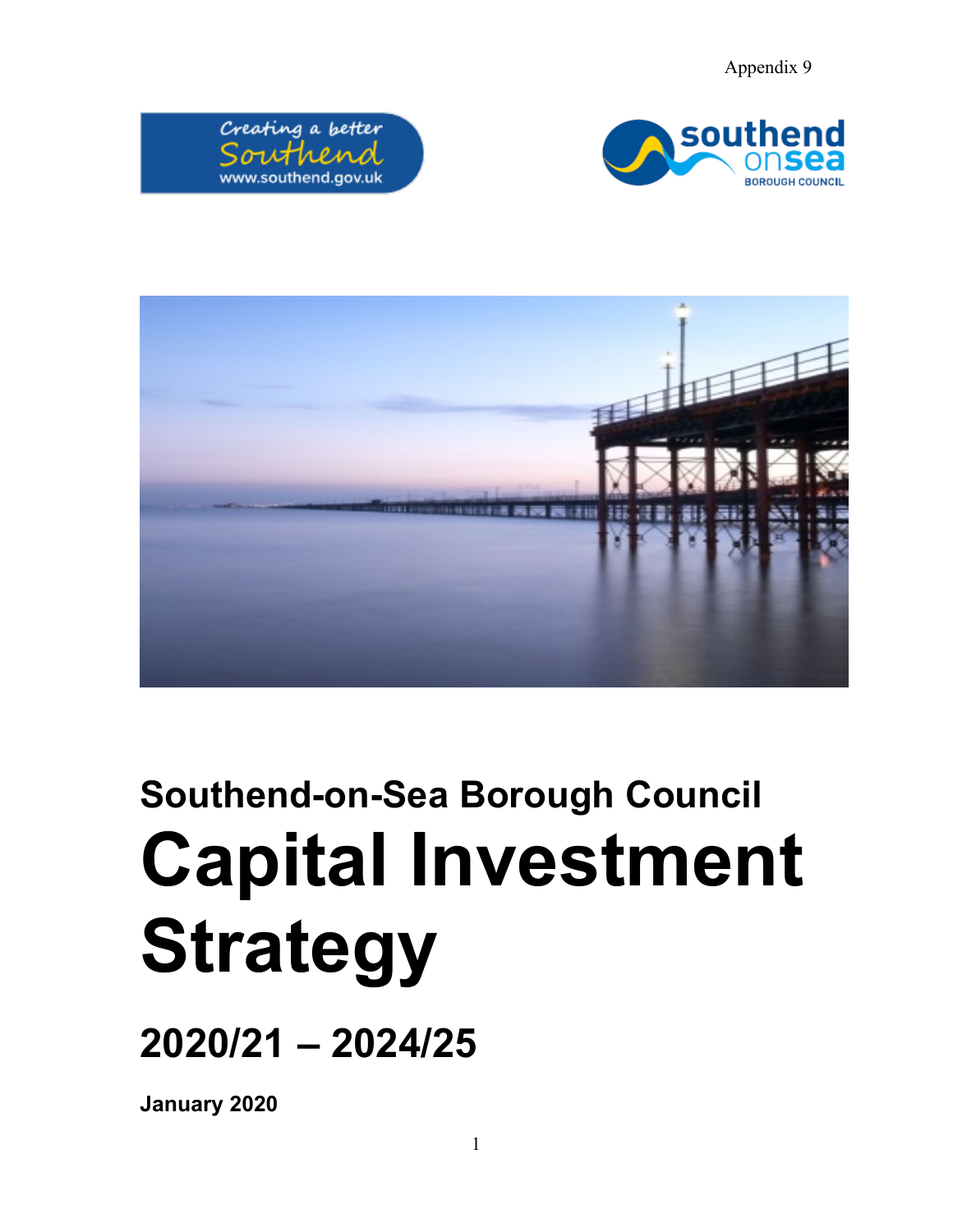# **Contents**

|     | <b>Section</b>                         |                                                         | Page            |
|-----|----------------------------------------|---------------------------------------------------------|-----------------|
| 1.  | Purpose                                |                                                         | 3               |
| 2.  |                                        | Scope                                                   |                 |
| 3.  |                                        | <b>Capital Expenditure</b>                              |                 |
| 4.  |                                        | Capital vs. Treasury Management Investments             |                 |
| 5.  |                                        | Links to other corporate strategies and plans           |                 |
| 6.  | Resources available to finance capital |                                                         | 5               |
|     | 6.1                                    | <b>External Funding</b>                                 | 5               |
|     | 6.2                                    | <b>Capital Receipts</b>                                 | 5               |
|     | 6.3                                    | <b>Revenue Funding</b>                                  | 5               |
|     | 6.4                                    | <b>Prudential/Unsupported Borrowing</b>                 | 6               |
| 7.  |                                        | Prioritisation of capital investment                    | 6               |
| 8.  | Building a pipeline of projects        |                                                         | $\overline{7}$  |
|     | 8.1                                    | Identifying the need for Capital Expenditure/Investment | 7               |
|     | 8.2                                    | The project approval process                            | 8               |
|     | 8.3                                    | Proportionality                                         | 9               |
|     | 8.4                                    | Developing the business case                            | 9               |
|     | 8.5                                    | <b>Risk Management</b>                                  | 12              |
| 9.  | Governance processes                   |                                                         | 12 <sup>2</sup> |
|     | 9.1                                    | Approval via the annual budget round                    | 13              |
|     | 9.2                                    | Approval throughout the year                            | 13              |
| 10. | Monitoring the progress of delivery    |                                                         | 14              |
|     | 10.1                                   | <b>Investment Board</b>                                 | 14              |
|     | 10.2                                   | Capital challenge meetings                              | 14              |
|     | 10.3                                   | Capital budget performance reports                      | 15              |
| 11. | Multi-year schemes                     |                                                         | 15              |
| 12. | <b>Other considerations</b>            |                                                         | 16              |

# **Annexes:**

Annex 1 – Capital Investment Policy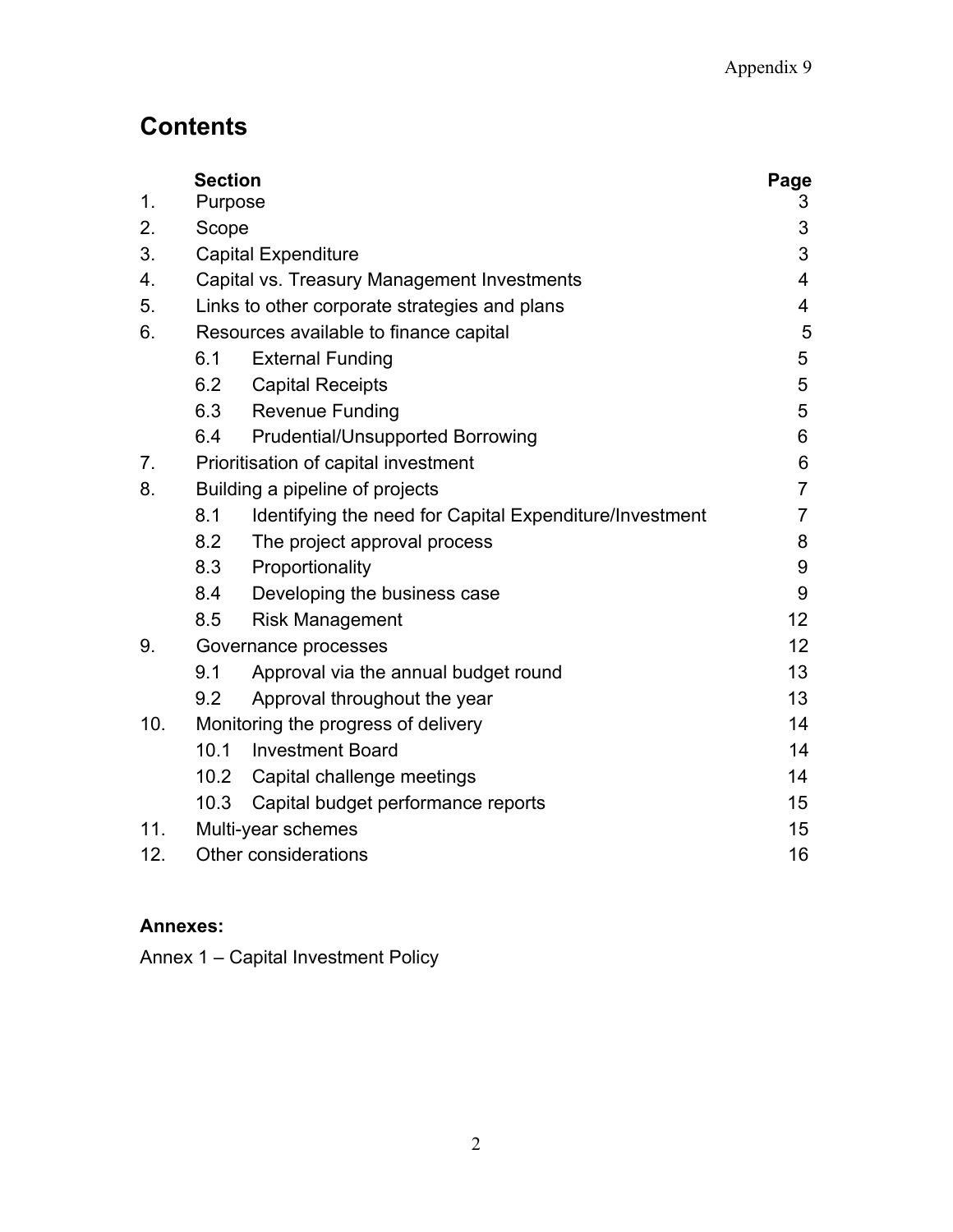# **SOUTHEND-ON-SEA BOROUGH COUNCIL**

# **CAPITAL INVESTMENT STRATEGY**

#### **1 Purpose**

The Chartered Institute of Public Finance and Accountancy (CIPFA) Prudential Code requires local authorities to produce a capital investment strategy to demonstrate that capital expenditure and investment decisions are taken in line with desired outcomes and take account of stewardship, value for money, prudence, sustainability and affordability.

The Capital Investment Strategy is a key document for the Council and forms part of the authority's integrated revenue, capital and balance sheet planning. It provides a high level overview of how capital expenditure, capital financing and treasury management activity contribute to the delivery of desired outcomes. It also provides an overview of how associated risk is managed and the implications for future financial sustainability. It includes an overview of the governance processes for approval and monitoring of capital expenditure.

#### **2 Scope**

This Capital Investment Strategy includes all capital expenditure and capital investment decisions, not only as an individual local authority but also those entered into under group arrangements. It sets out the long term context in which decisions are made with reference to the life of the projects/assets.

#### **3 Capital Expenditure**

Capital expenditure is incurred on the acquisition or creation of assets, or expenditure that enhances or adds to the life or value of an existing fixed asset. Fixed assets are tangible or intangible assets that yield benefits to the Council generally for a period of more than one year, e.g. land, buildings, roads, vehicles. This is in contrast to revenue expenditure which is spending on the day to day running costs of services such as employee costs and supplies and services.

The capital investment programme is the authority's plan of capital works for future years. Included are the projects such as the purchase of land and buildings, the construction of new buildings, design fees and the acquisition of vehicles and major items of equipment. Also included could be service and commercial investments.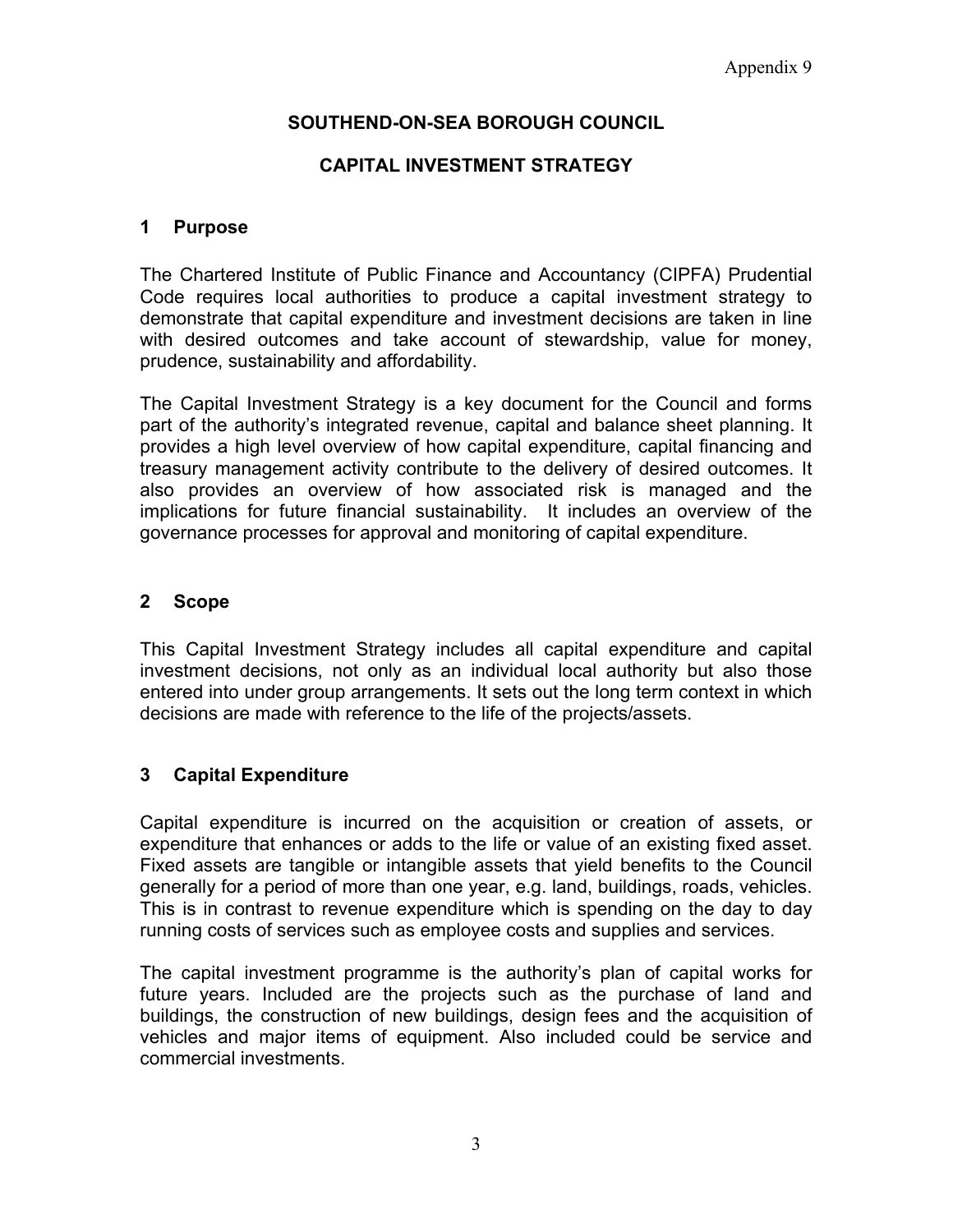# **4 Capital vs. Treasury Management Investments**

Treasury Management investment activity covers those investments which arise from the organisation's cash flows and debt management activity, and ultimately represent balances which need to be invested until the cash is required for use in the course of business.

For Treasury Management investments the security and liquidity of funds are placed ahead of the investment return. The management of associated risk is set out in the Treasury Management Policy and the Annual Treasury Management Investment Strategy.

The CIPFA Treasury Management Code recognises that organisations may make investments for policy reasons outside of normal treasury management activity. These may include service and commercial investments. The management of associated risk for these investments is set out in the Capital Investment Policy attached as Annex 1 to this strategy.

# **5 Links to other corporate strategies and plans**

To support the Council's desired outcomes a number of key strategies have been agreed, for example the Core Strategy, Digital Strategy and the Housing, Homelessness and Rough Sleeping Strategy. To support the delivery of these key strategies a number of other interrelated strategies and plans are in place, such as the Sustainability Strategy, Medium Term Financial Strategy, Capital Investment Strategy, Corporate Asset Management Strategy (and related asset management plans), Treasury Management Strategy and Annual Treasury Management Investment Strategy.

The operation of all these strategies and plans is underpinned by the Council's constitution, in particular the Contract Procedure Rules and the Financial Regulations.

A diagram in the Medium Term Financial Strategy shows how this Capital Investment Strategy links to the other corporate strategies and plans. This is all in the context of the activities of the Council's group portfolio, the South Essex 2050 plan and the wider national context.

Capital resources should be directed to those programmes and projects that optimise the achievement of these outcomes. The following processes are designed to ensure this happens.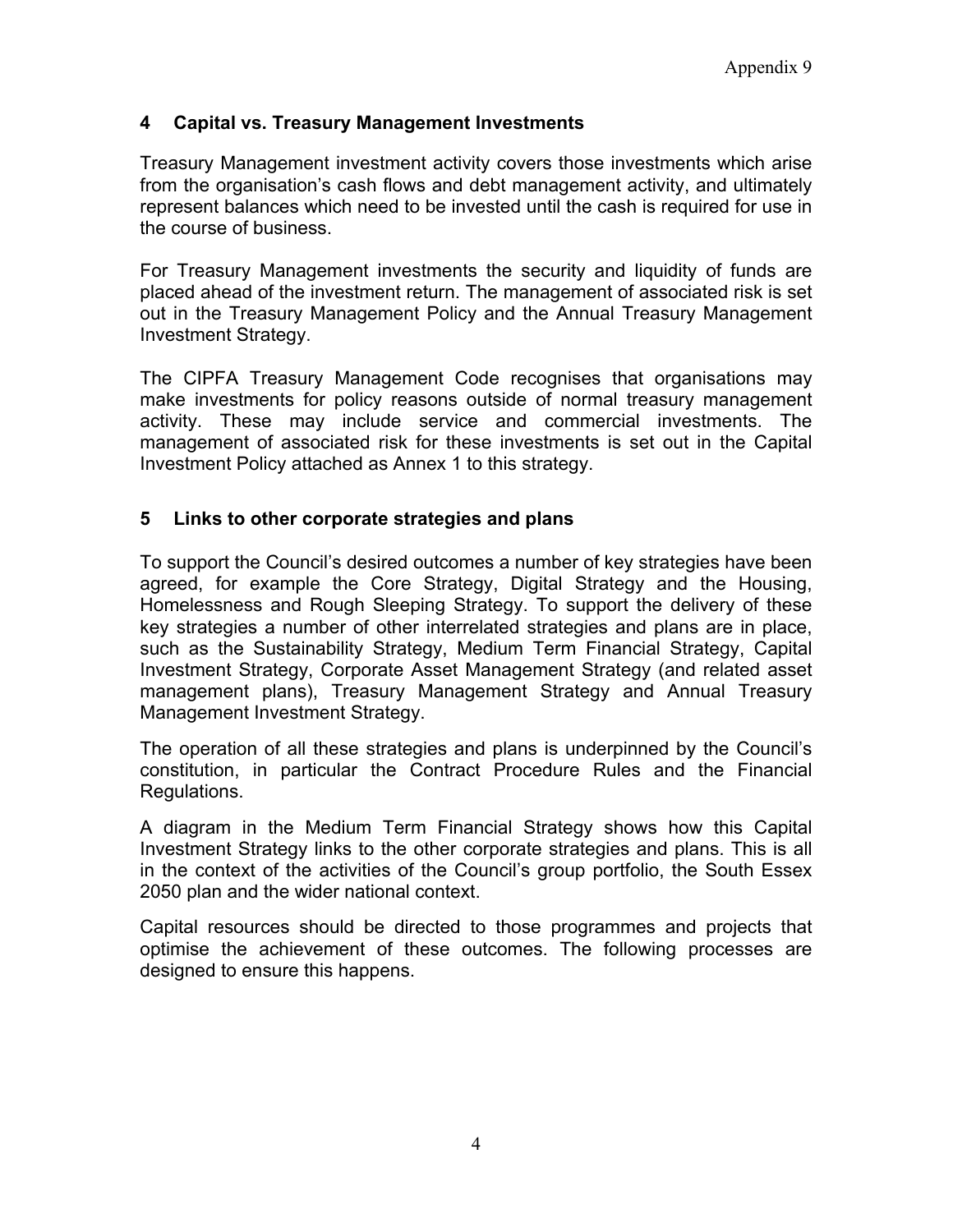# **6 Resources available to finance capital**

The first step is to ascertain the total resources available to finance the capital investment programme. This is based on the level of borrowing the Council can support, notified capital grants, prudent assumptions over the level of other grants and the timing and valuation of capital receipts that will be realised. More information by each source of capital funding is set out below:

# **6.1 External Funding**

This can be in the form of grants and contributions from outside bodies including central government. Services must seek to maximise external funding wherever possible to support capital schemes. However, if services bid for external funding for schemes and say at tender or during construction or procurement, costs exceed the available funding, then services must fund any shortfall from their existing resources (either revenue or capital).

In respect of match funding bids then the relevant service must fully identify the necessary match funding resources from within existing budgets. If this is not possible then the appropriate service must raise this for consideration with the members of the Corporate Management Team and the relevant Cabinet Member prior to submitting any bid for funding.

# **6.2 Capital Receipts**

A capital receipt is an amount of money exceeding £10,000 which is received from the sale of an asset. They cannot be spent on revenue items. The Director of Property and Commercial will review all of the Council's property annually against the aims and objectives of the Corporate Asset Management Strategy. The general policy is that any capital receipts are then pooled and used to finance future capital expenditure and investment according to priorities, although they may be used to repay outstanding debt on assets financed from loans, as permitted by the regulations.

#### **6.3 Revenue Funding**

Revenue resources may be used to fund capital expenditure. This may be via earmarked reserves such as the capital reserve which is an internal fund set up to finance capital expenditure as an alternative to external borrowing.

The Chief Finance Officer will take an overview and decide the most appropriate way of using such revenue resources, taking into account the strategy regarding the levels of general and earmarked reserves.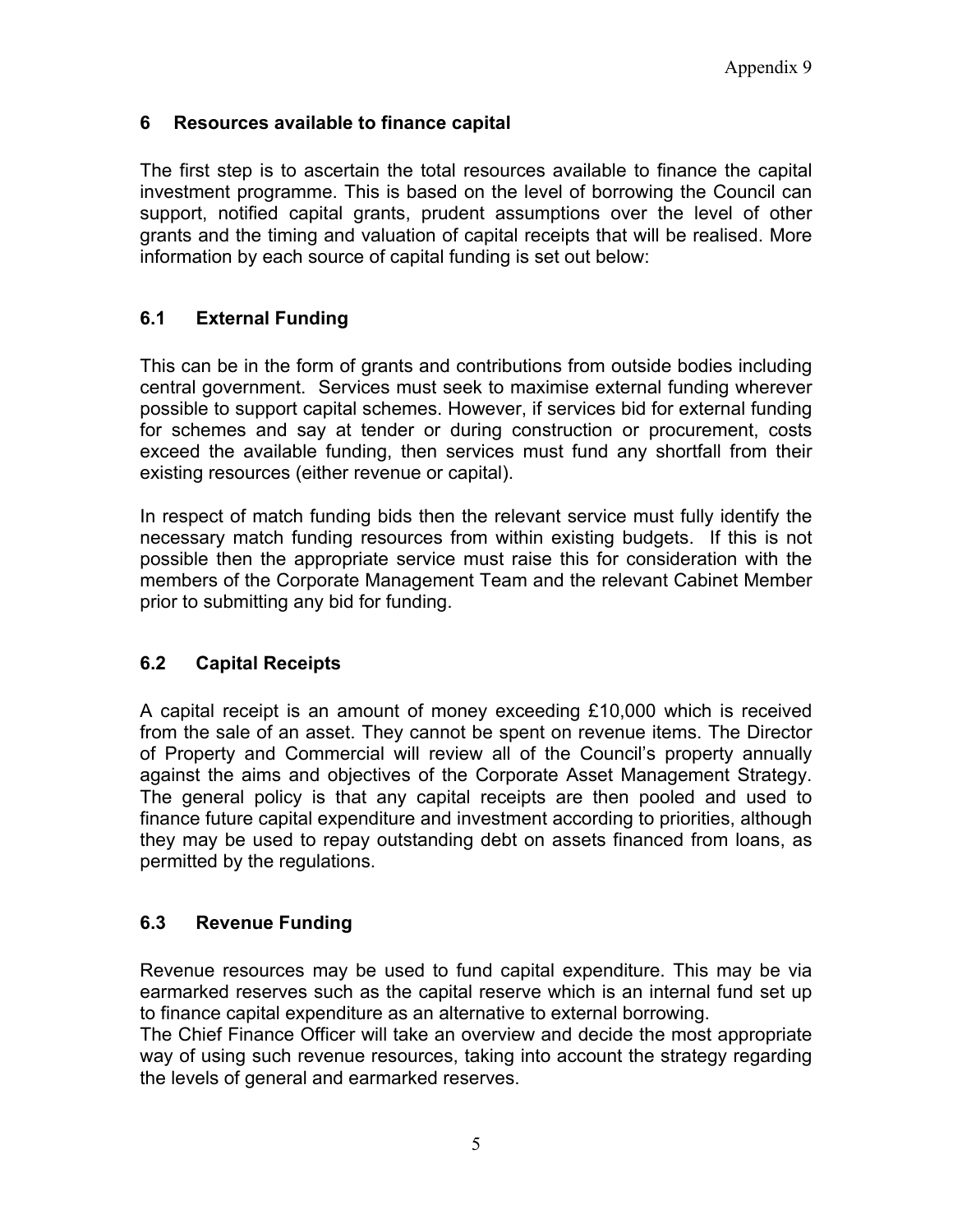# **6.4 Prudential/Unsupported Borrowing**

Capital projects that cannot be funded from any other source can be funded from borrowing. Local Authorities can set their own borrowing levels based on their capital need and their ability to pay for the borrowing. The levels will be set by using the indicators and factors set out in the Prudential Code. This borrowing may also be referred to as Prudential Borrowing.

The Council's Minimum Revenue Provision Policy sets out a prudent approach to the amount set aside for the repayment of debt. The borrowing costs are not supported by the Government so the Council needs to ensure it can afford the interest and repayment costs from existing revenue budgets or must see this as a key priority for the budget process and be factored into the medium term financial strategy accordingly.

The Chief Finance Officer will make an assessment of the overall prudence, affordability and sustainability of the total borrowing requested. The impact of this borrowing will be reported in the Treasury Management Strategy alongside the Prudential Indicators required by CIPFA's Prudential Code for Capital Finance.

Should the requested borrowing levels be unaffordable or not prudent, then the schemes will be prioritised against the available funding from borrowing as determined by the assumptions factored into the Medium Term Financial Forecast.

Members approve the overall borrowing levels at the budget meeting in February each year as part of the Treasury Management Report. The taking of loans then becomes an operational decision for the Chief Finance Officer who will decide on the basis of the level of reserves and money market position whether borrowing should be met internally (from the running down cash balances) or whether to enter into external borrowing.

Whether capital projects are funded from grant, contributions, capital allocations or borrowing, the revenue costs must be able to be met from existing revenue budgets or identified (and underwritten) savings or income streams.

# **7 Prioritisation of capital investment**

Capital investment is key to the delivery of the Council's ambition and desired outcomes and can be a means to contribute to the achievement of revenue sustainability and local or regional growth ambition. However, there will inevitably be a gap between the capital investment programme ambition and the available resources, which are finite and there is a limit on the number and value of schemes that are affordable and deliverable.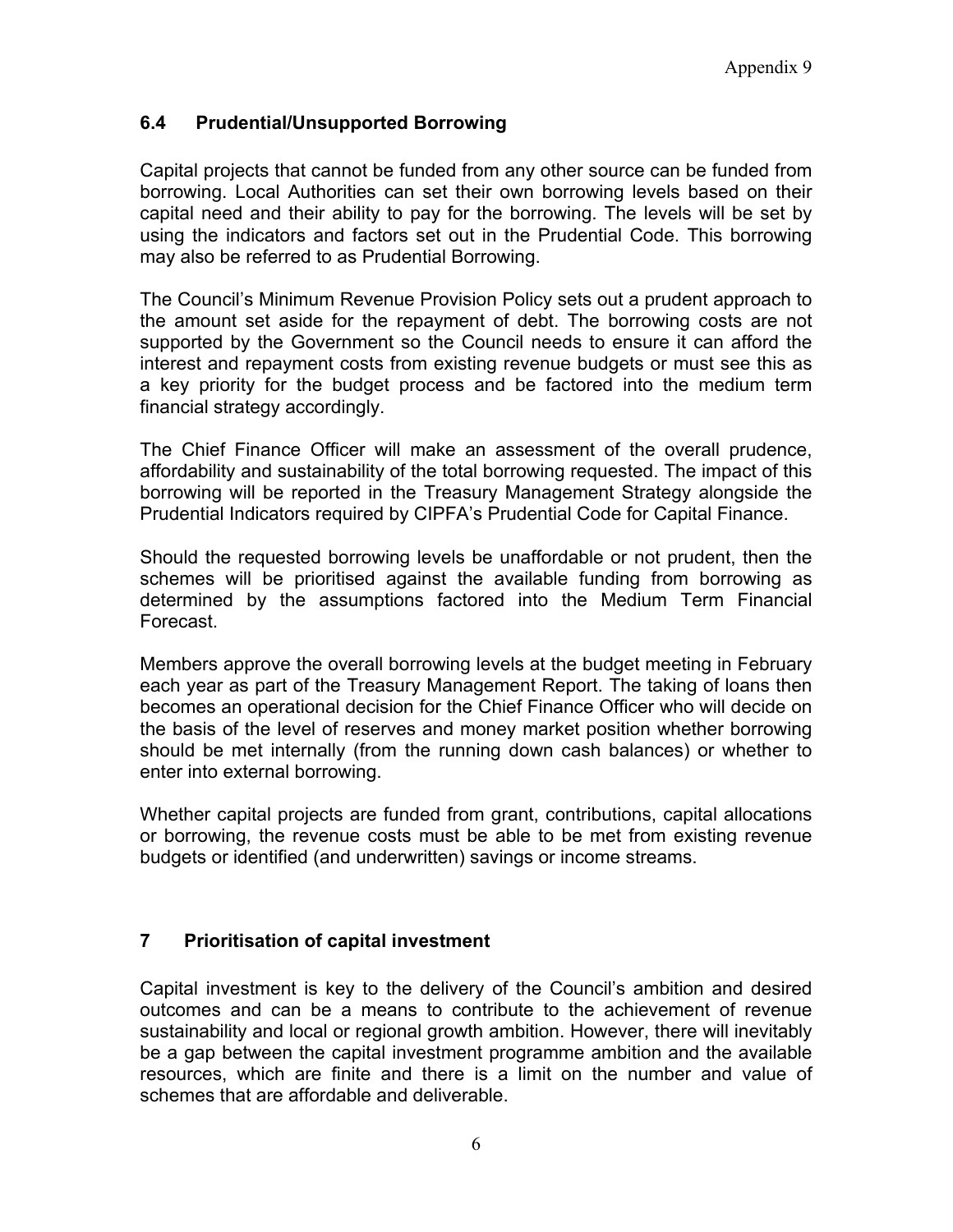Therefore capital investment proposals will need to be prioritised to ensure that resources are being directed into projects that will achieve our ambition and improve outcomes for local people. These priorities may include the following:

Achievement of the Council's strategic outcomes for Southend 2050:

- Homes which meet local needs;
- Key regeneration projects;
- Supporting growth in key sectors;
- Town centre vitality;
- Leisure and cultural projects;
- Transport and accessibility;
- Green city projects;
- Schools and skills:
- Health and active lifestyles;
- Social care;
- Land acquisition and commercial investment;
- Financial self-sufficiency.

Enabling works:

- Maintenance of the essential infrastructure of the organisation;
- Essential Health and Safety works;
- Rolling programmes essential to the day to day operation of the Council;
- Service redesign and transformation investment in technology;

Political priorities:

- 2050 roadmap;
- CMT/Cabinet priorities;

# **8 Building a pipeline of projects**

#### **8.1 Identifying the need for Capital Expenditure/Investment**

The need for capital investment may be identified through one or more of the following processes.

- Service areas prepare plans for the delivery and improvement of their services which align with or enable the 2050 outcomes;
- The Corporate Asset Management Strategy and the Education and Schools Asset Management Plans highlight deficiencies in the condition,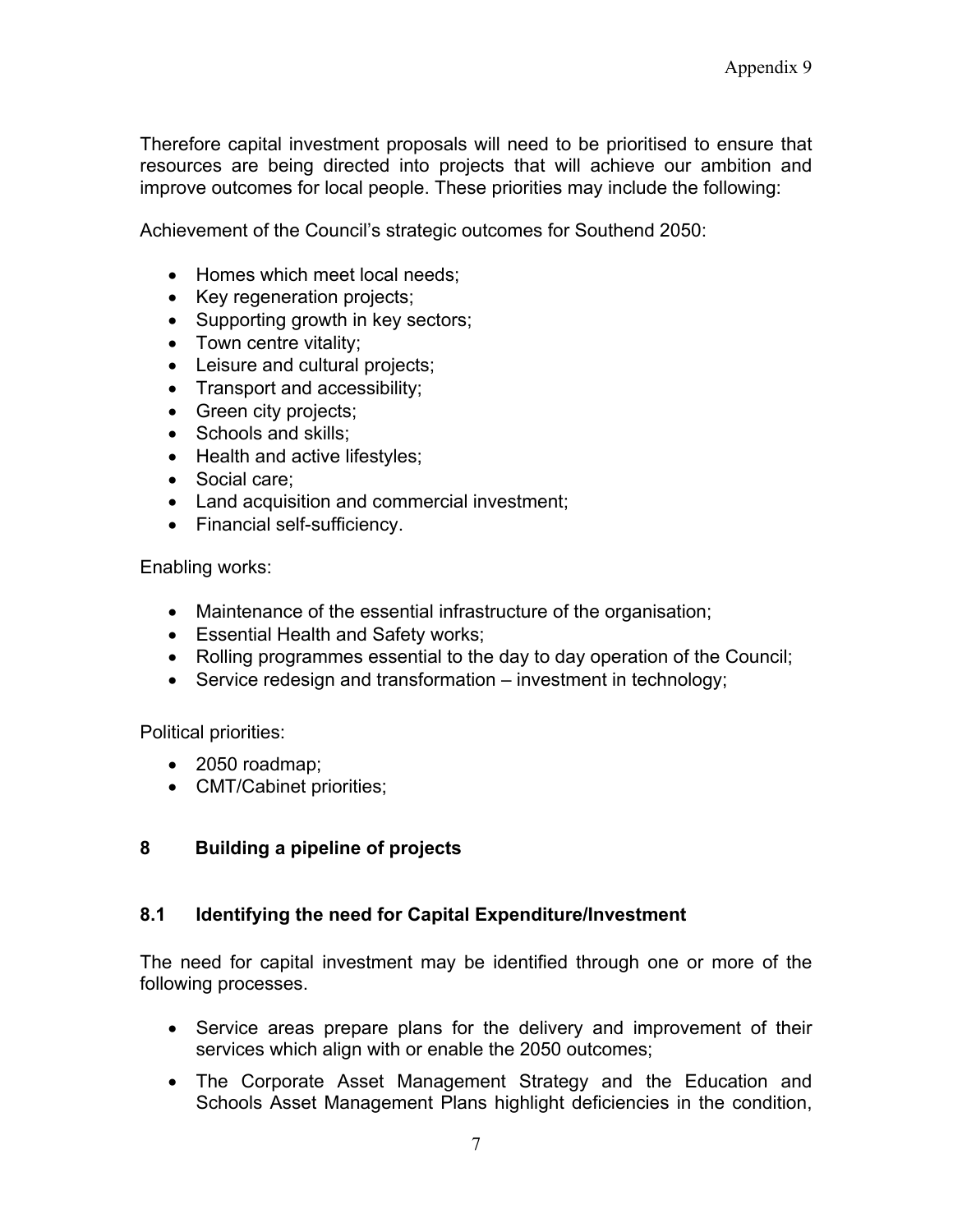suitability and sufficiency of the Council's existing building stock and identify future areas of need;

- The Housing Asset Management Plan highlights deficiencies in the condition, suitability and sufficiency of the Council's existing housing stock and identifies future areas of need;
- The Transport Asset Management Plan is the Council's primary transport asset planning tool to ensure the highway infrastructure and public realm is managed sustainably and in a way that underpins the wider corporate outcomes;
- Reviews and external Inspections may also identify areas that need capital investment;
- The need to respond to Government initiatives and new laws and regulations;
- The need to generate a revenue income to contribute to the delivery of desired outcomes.

# **8.2 The Project Approval Process**

The agreed process should include gateway review stages when the proposal can be reviewed and a decision made whether to proceed to the next stage. The decision making and governance process should be proportionate to the scale and impact of the project being put forward for approval. The following diagram shows the project approval process used for capital investment proposals:

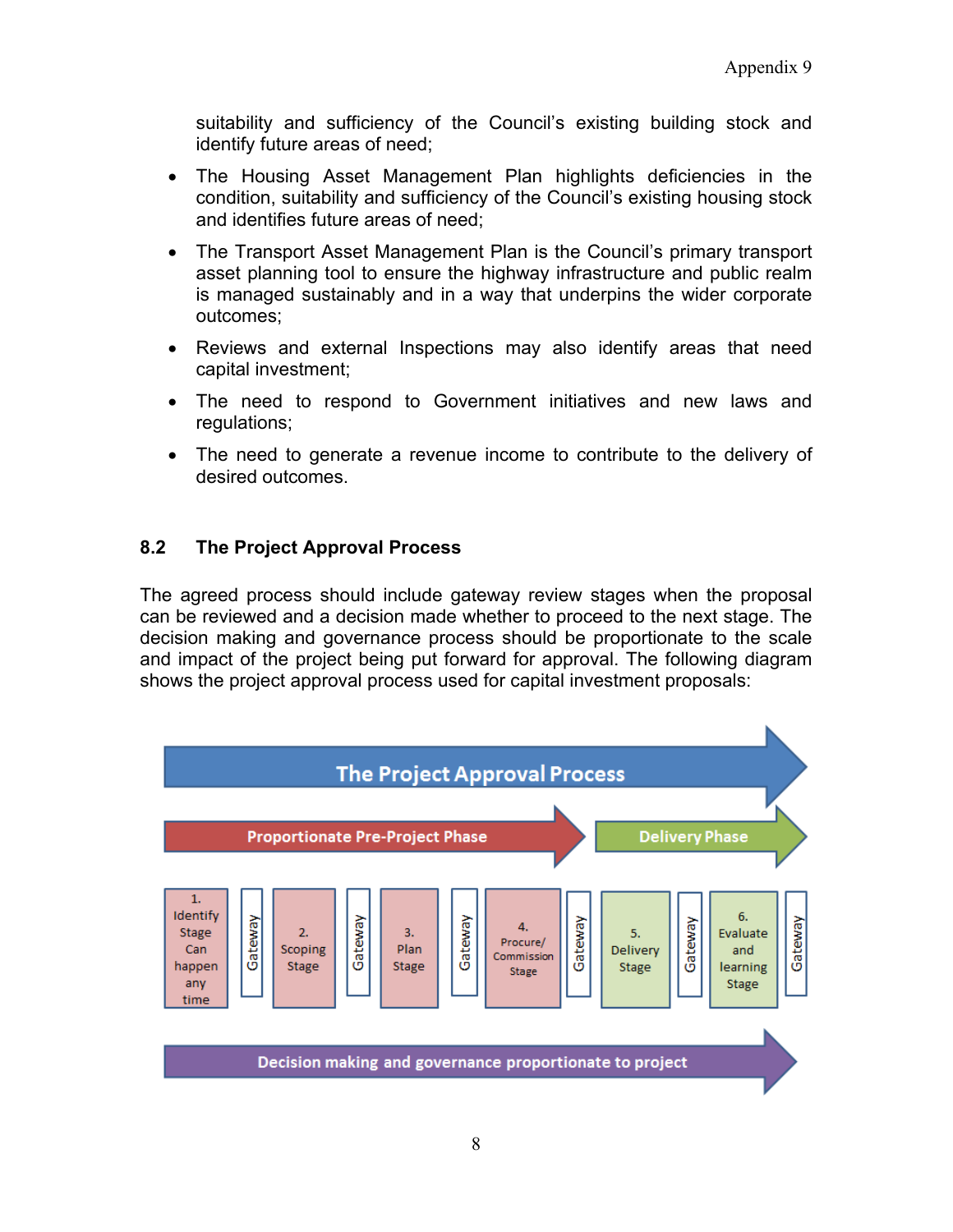The project approval process divides the project's lifecycle into six stages. The first four involve gathering the business case information that gives the Council confidence that the project should be implemented. The final stages cover project implementation and post-project evaluation. A potential 'Decision Gateway' separates each stage.

This incremental approach provides regular opportunities for the Council to review progress and check that projects are still on track. It also avoids unnecessary resource being spent developing potential projects beyond the point at which a decision could be made that they are unlikely to be viable (potentially because needs or priorities have changed or available solutions are unlikely to offer value for money). Feasibility studies will be used where appropriate.

Whilst all projects consider the same basic questions as they pass through each stage, the level of information that must be gathered, and the number of formal approvals required for a project to progress, will vary significantly depending on the scale of the project.

# **8.3 Proportionality**

Projects will be categorised as major, mid or minor, depending on the assessment of the following criteria to determine the scale and impact of the proposal:

- Level of contribution to the 2050 outcomes;
- Impact on the organisation to deliver the project;
- Potential impact of project failure on the Council's reputation;
- Statutory or regulatory context;
- The scope of stakeholders or partnerships involved;
- Contract complexity;
- Project costs;
- The timescales involved;

This categorisation will determine the level of detail needed to progress through the gateway stages.

#### **8.4 Developing the business case**

The business case would be developed incrementally with the amount of detail dependent on the scale and impact of the project and with more detail added as the business case matures through the gateway stages. Each business case covers five areas:

 $\bullet$  Strategic case – demonstrating the fit with investment priorities;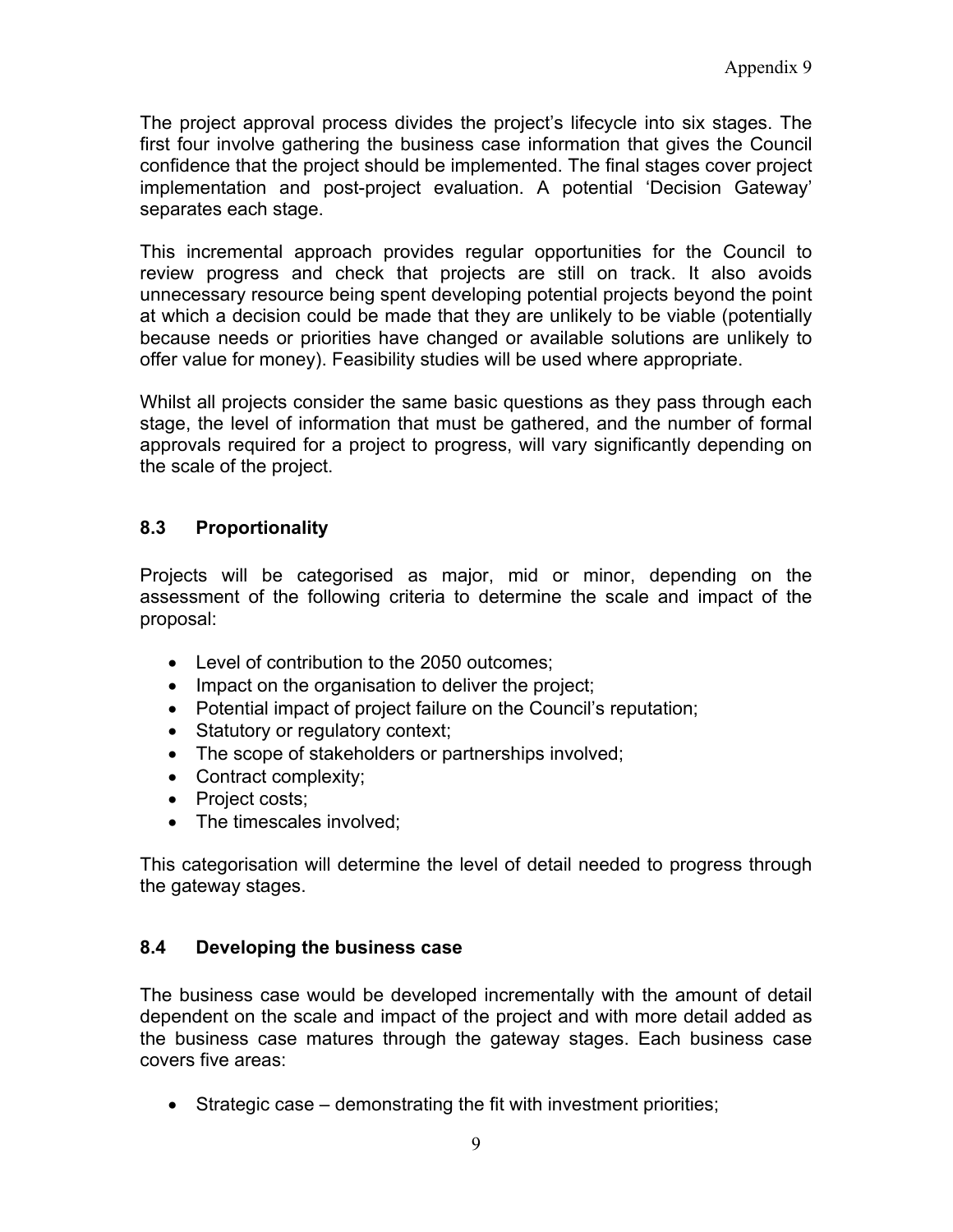- Economic case demonstrating that the project provides value for money;
- Financial case demonstrating that the project is prudent, affordable and sustainable (including the revenue implications);
- Commercial case demonstrating that the project is commercially viable;
- Management case demonstrating that the project will be delivered effectively;

For the financial case due consideration should been given to:

#### **Prudence:**

- Recognition of the ability to prioritise and refocus following transformation work;
- Recognition of the capacity in the organisation to deliver such a programme;
- Recognition of the knowledge and skills available and whether these are commensurate with the appetite for risk;
- The approach to commercial activities including ensuring effective due diligence, expert advice and scrutiny, defining the risk appetite and considerations of proportionality in respect of overall resources;
- The approach to treasury management and the management of risk as set out in the Treasury Management Strategy.

#### **Affordability:**

- Revenue impact of the proposals on the Medium Term Financial Strategy;
- The borrowing position of the Council, projections of external debt and the use of internal borrowing to support capital expenditure;
- The authorised limit and operational boundary for the following year;
- Whether schemes are profiled to the appropriate financial year.

#### **Sustainability:**

- Recognition of the objective of the Sustainability Strategy;
- A long-term view of capital expenditure plans, where long term is defined by the financing strategy of and risks faced with reference to the life of the project/assets;
- Provision for the repayment of debt over the life of the underlying debt as set out in the Minimum Revenue Provision policy;
- An overview of asset management planning including maintenance requirements and planned disposals.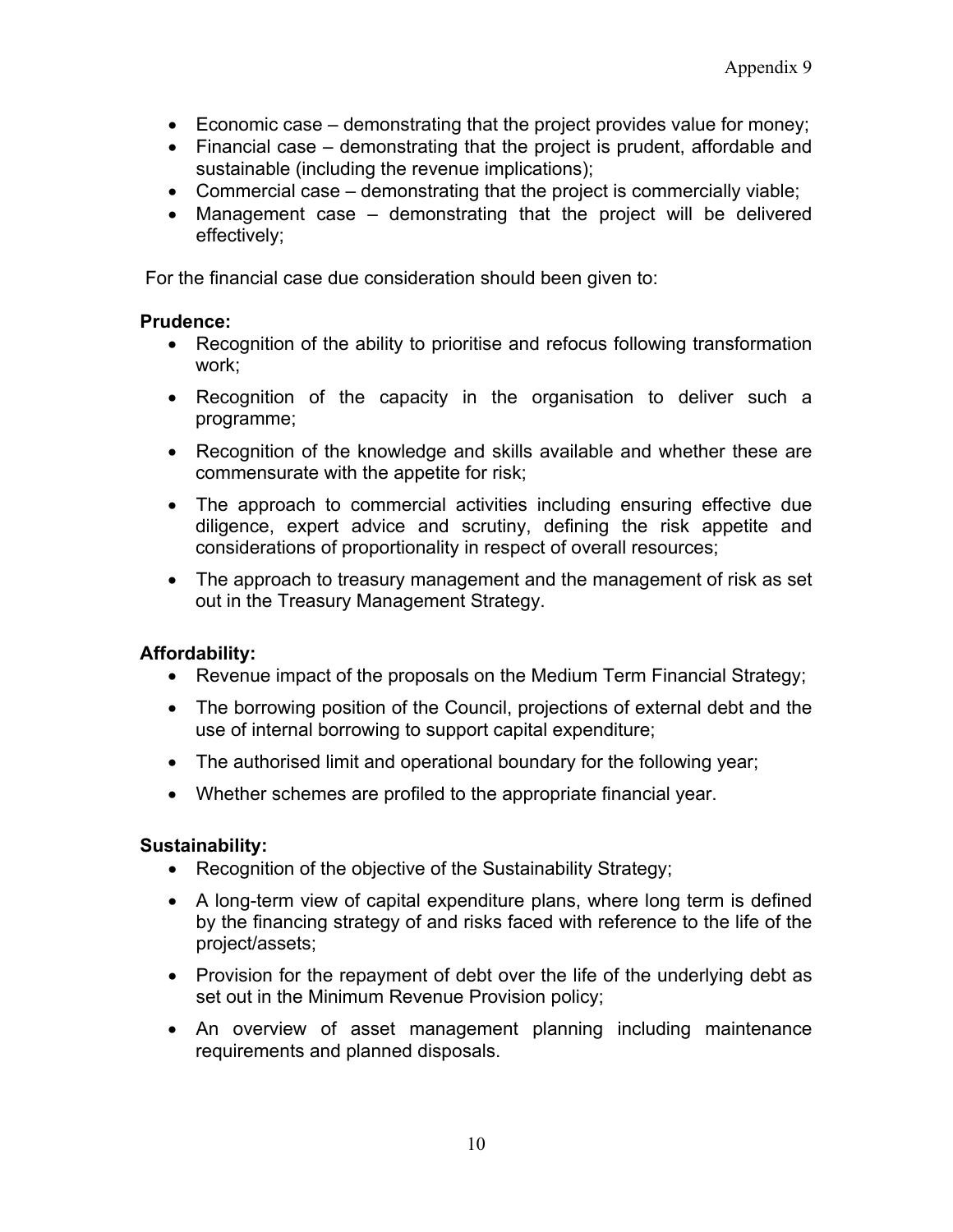All project proposals are submitted using the agreed template that captures the information necessary to have a structured approach that provides:

- Proper definition to projects, making sure it is clear what will be delivered, by when, and with what resource and that appropriate approvals have been given;
- Clear roles and responsibilities, and clear delegation of responsibility;
- Controls to provide early warnings of deviation from the plan, as well as risks and issues, and a way of managing them;
- Good communication channels, making sure management and stakeholders are involved at the right time in the right way;
- Regular reviews of the project to make sure it is still viable, worthwhile and deliverable;
- A common language across the Council and a process that is repeatable;

Whilst this approach will not guarantee that every project will be successfully delivered, having a consistent approach to managing projects will mean that:

- All projects are prioritised using a consistent and coherent set of standards and based on a sound business case;
- Projects are more likely to contribute to Southend 2050 priorities and service improvement;
- Projects are more likely to be delivered on time and within budget;

The template includes for each project or scheme:

- Strategic objectives;
- Critical success factors:
- Options or approaches considered;
- Expected benefits;
- Timescales and plan;
- Programme structure;
- Stakeholder/Partnerships;
- Financial business case;
- Risks/Dependencies/Assumptions/Constraints;
- Impact;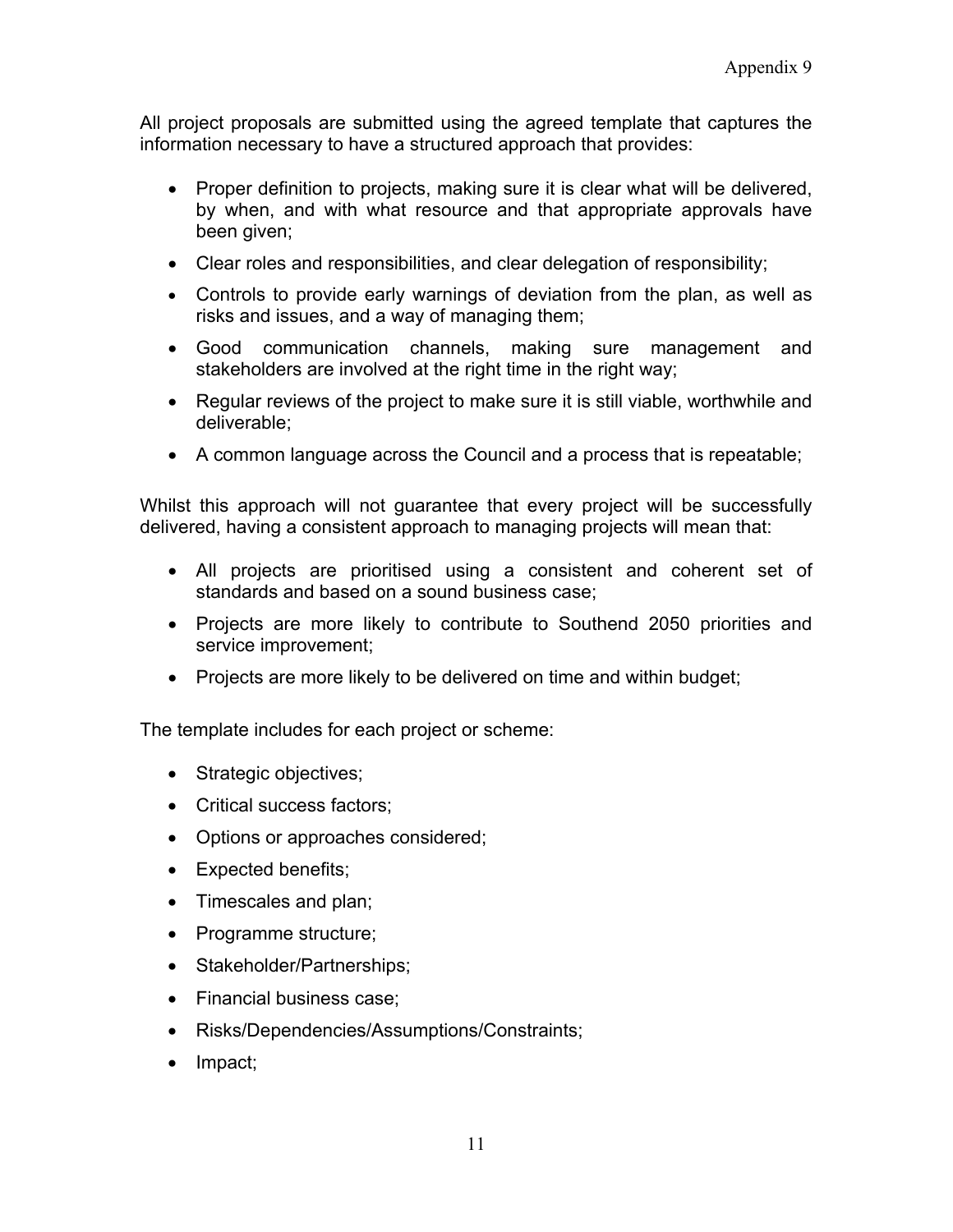# **8.5 Risk Management**

Risk is the threat that an event or action will adversely affect the Council's ability to achieve its desired outcomes and to execute its strategies successfully.

Risk management is the process of identifying risks, evaluating their potential consequences and determining the most effective methods of managing them and/or responding to them. It is both a means of minimising the costs and disruption to the organisation caused by undesired events and of ensuring that staff understand and appreciate the element of risk in all their activities.

The aim is to reduce the frequency of adverse risk events occurring (where possible), minimise the severity of their consequences if they do occur, or to consider whether risk can be transferred to other parties. The corporate risk register sets out the key risks to the successful delivery of the Council's corporate aims and priorities and outlines the key controls and actions to mitigate and reduce risks, or maximise opportunities.

To manage risk effectively, the risks associated with each capital project need to be systematically identified, analysed, influenced and monitored.

It is important to identify the appetite for risk by each scheme and for the capital investment programme as a whole, especially when investing in capital assets held primarily for financial returns. Under the CIPFA Prudential Code these are defined as investments and so the key principle applies of control of risk and optimising returns consistent with the level of risk.

Risk appetite:

The Council accepts there will be a certain amount of risk inherent in delivering the desired outcomes of the 2050 Ambition. The Council seeks to keep the risk of capital projects to a low level whilst making the most of opportunities for improvement. Where greater risks are identified as necessary to achieve desired outcomes, the Council seeks to mitigate or manage those risks to a tolerable level. All key risks identified as part of the capital planning process are considered for inclusion in the corporate risk register.

The Chief Finance Officer will report explicitly on the deliverability, affordability and risk associated with the Capital Investment Strategy. Where appropriate he will have access to specialised advice to enable them to reach their conclusions.

# **9 Governance processes**

The governance structure of the Council has the Corporate Management Team that takes a high level strategic and group view on the capital investment programme.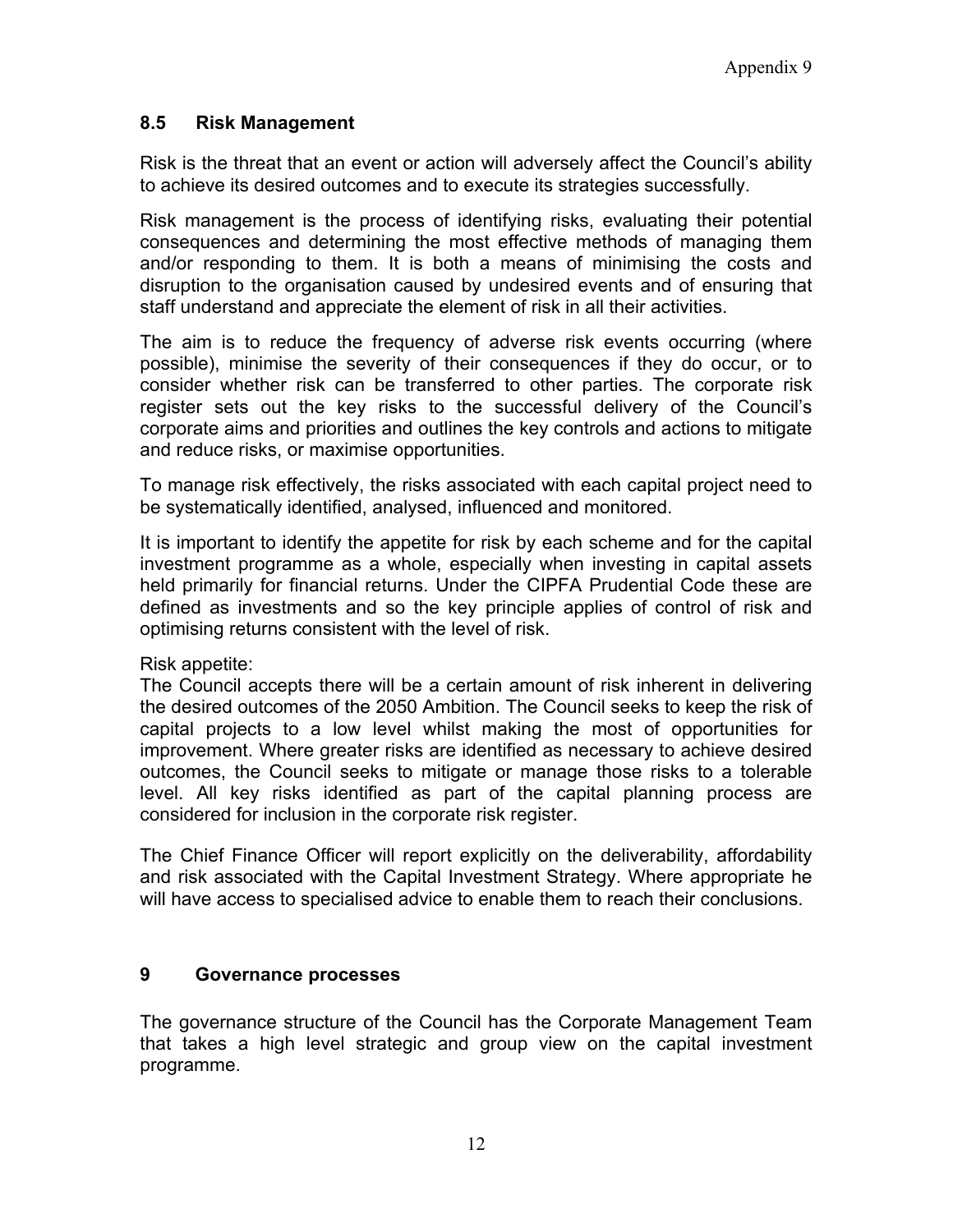Before any project can enter the procurement or delivery phase approval must be obtained from full Council to include it in the capital investment programme. This can be achieved by taking proposals through the Cabinet and Scrutiny process, either as part of the annual budget round or throughout the year so that schemes enter the programme at the required time.

# **9.1 Approval via the annual budget round**

Corporate Management Team will consider any proposals from a corporate priority perspective. As part of the budget process Executive Briefing (EB) meetings enable Cabinet Members to be briefed and understand the expected outcomes and the budget consequences, both revenue and capital, of completing the scheme. Where appropriate schemes will be reported to Members based on the schemes being subject to external funding or viable business case approval.

The Chief Finance Officer will consider the proportionality of the proposals as a whole in respect of overall resources and longer term sustainability and risk. The Chief Finance Officer will also take an overall view on the prudence, affordability and sustainability of the overall borrowing level if all proposals are accepted.

The Cabinet receive the capital investment programme in draft in January each year which is then subject to scrutiny via all the relevant scrutiny committees. Then the Cabinet receive the updated capital investment programme in February each year and in turn make their recommendations to full Council.

# **9.2 Approval throughout the year**

New schemes can be added throughout the year as appropriate, for urgent or service critical schemes or when gateway stages are successfully completed. Project proposals are submitted to the Investment Board, one of the five Governance Boards established as part of the organisations condition of simple and effective governance. Investment Board takes a strategic view of capital investment in line with the Southend 2050 ambition and acts as the advisory body to CMT and Cabinet for all capital investment projects.

Using the proportionate approach outlined earlier, the Investment Board will consider all business cases for project proposals. The Board will either:

- reject the proposal and give the reasons for this;
- recommend that the proposal is delayed to ensure business alignment;
- refer the proposal to another Governance Board for further consideration;
- ask for further clarification and assurances: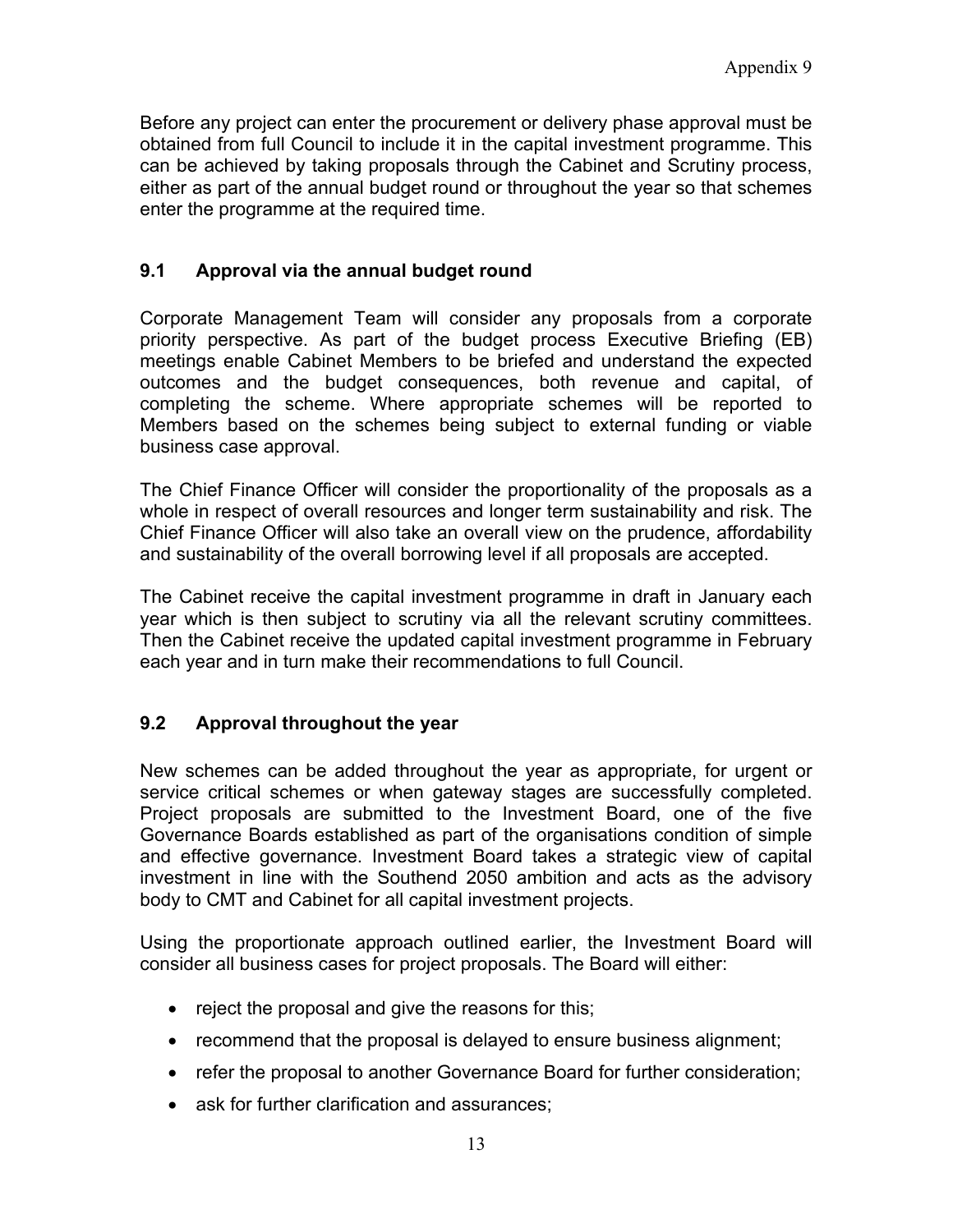- agree that a feasibility study would be the most appropriate way forward;
- agree that the project can proceed to the next Gateway stage;
- agree whether bids for new capital grants/funding can be submitted;
- make recommendations to Cabinet for approval of the project or feasibility study in line with financial regulations.

Once the Council has approved the capital investment programme, then expenditure can be committed against the approved schemes subject to the normal contract procedure rules and the terms and conditions of funding.

# **10 Monitoring the progress of delivery**

It is important that the progress of the delivery of the capital investment programme can be properly monitored. This is approached in several ways:

# **10.1 Investment Board**

The Board will challenge the existing capital investment programme as part of the redirection and re-prioritisation of resources. This will be particularly important where capital projects are not delivering to time and/or budget and where appropriate the Board will seek project evaluation updates or commission post completion reviews.

# **10.2 Capital Challenge meetings**

At appropriate times throughout the year capital challenge meetings will be undertaken, led by the Cabinet member with responsibility for the capital investment programme. The aim of these challenge meetings is to ascertain whether: any projects:

- Any projects are not aligned to the delivery of the Southend 2050 outcomes and can be removed from the programme;
- Any projects or reduction in funding of a project that can be withdrawn from the programme;
- Any project budgets need to be re-profiled to better align them to the predicted spend across the years of the programme;
- Any projects currently funded by borrowing that can be alternatively financed;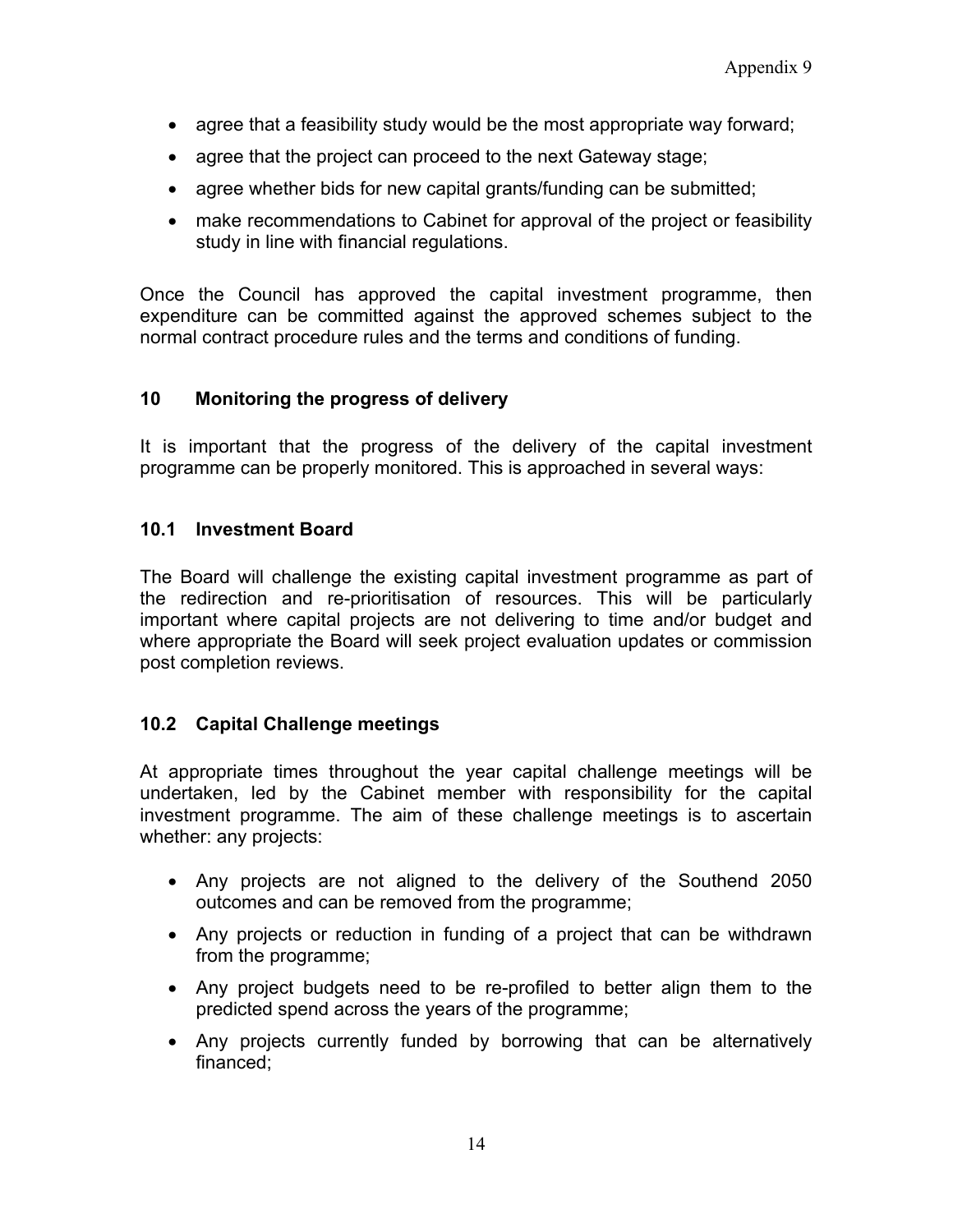The actual physical progress of each scheme (e.g. out to tender, site assembly, on site, etc.) and whether the current year's budget will be spent.

# **10.3 Capital budget performance reports**

Capital expenditure and its financings are monitored monthly, with the expenditure to date identified and projected to year end to forecast the outturn position based on project managers' realistic expectation.

The capital budget performance is reported to Cabinet four times a year (via CMT and EB) with a commentary on scheme progress. One of these reports is to inform members of the capital investment programme outturn. These reports include recommendations to approve the requested changes to the programme such as proposed re-profiles of scheme budgets across financial years, new schemes, deletions, virements of budget between schemes or additions where new external funding has been received. These changes are either as a result of recommendations from Investment Board, the outcome of capital challenge meetings, the year end closure procedures or identified in the normal course of the monthly budget performance monitoring.

A summary of the capital budget performance is also reported to CMT for the months when it does not go to Cabinet.

#### **11 Multi-Year Schemes**

Payments for capital schemes often occur over many years, depending on the size and complexity of the project. Therefore, estimated payment patterns are calculated for each project so that the expected capital expenditure per year is known. This is called a cash flow projection or budget profiling.

The length of the planning period should be defined by the financing strategy and the risks faced with reference to the life of the project/assets. For example some schemes may span two or three years (e.g. building an extension to a school) whereas others may be over much longer timeframes (e.g. the 30 year business plan for the HRA decent homes programme).

The approval of a rolling multi-year capital investment programme assists the Council in a number of ways. It assists service managers, allowing them to develop longer term capital plans for service delivery.

It allows greater flexibility in planning workloads and more certainty for preparation work for future schemes. It will also allow greater integration of the